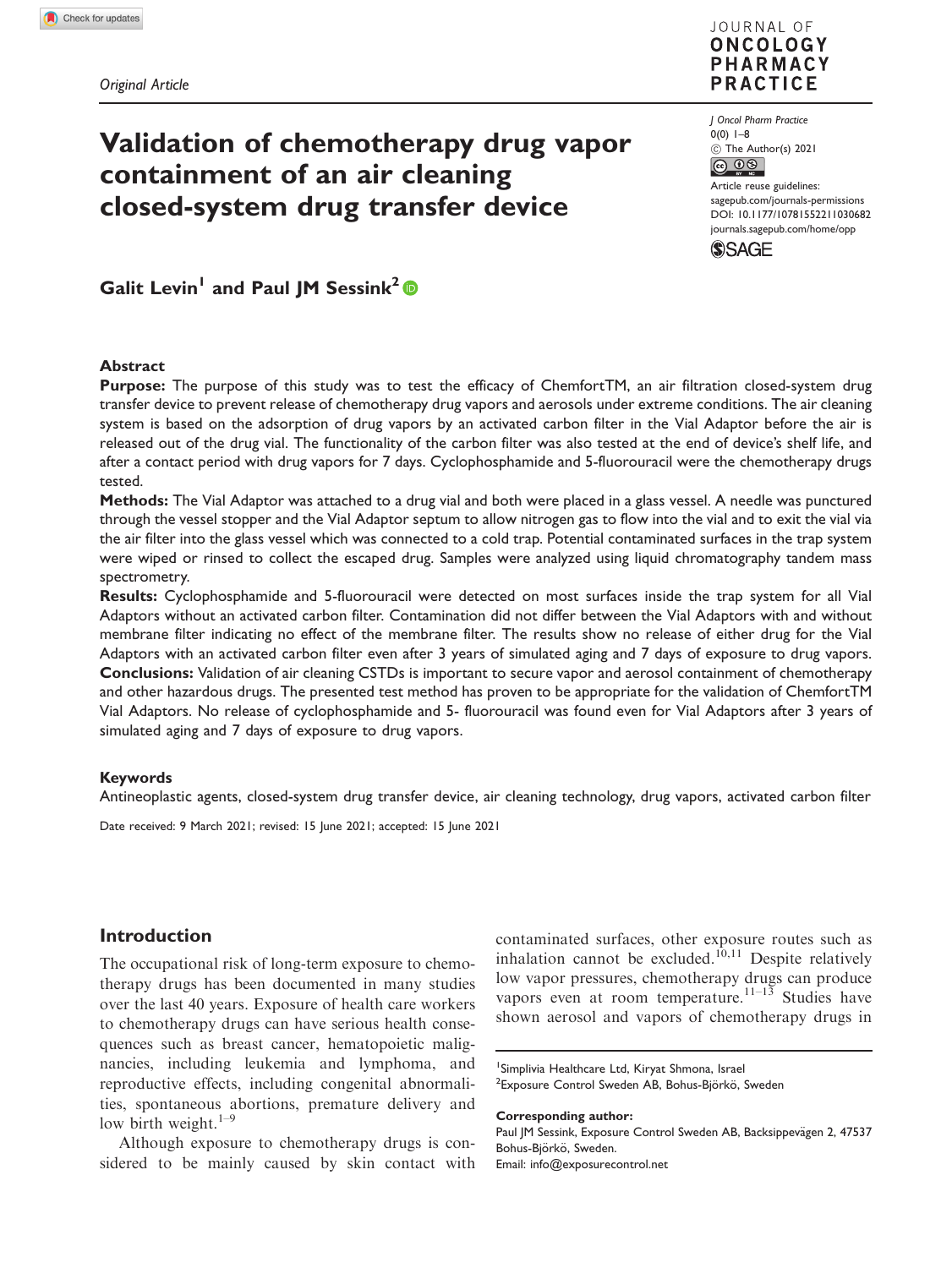environmental air.<sup>10,13</sup> A more recent study in three European hospitals has shown the presence of antibiotics in environmental air of nurses preparing and administrating these drugs.<sup>14</sup>

To protect health care workers from exposure to chemotherapy drugs, extensive recommendations and guidelines have been developed by national authorities, and (inter)national professional organizations of pharmacists and nurses, and they are applied in daily practice.15–17 Guidelines and recommendations include the use of technical equipment such as biological safety cabinets, isolators, and clean room facilities, disposable devices such as luer-lock syringes, spikes, and Closed System drug Transfer Devices (CSTDs), as well as Personal Protective Equipment (PPE).

The term CSTD refers to a system which preserves the sterility of the product while preventing the escape of the hazardous drug, in whatever form it may exist, into the surrounding environment. The National Institute for Occupational Safety and Health (NIOSH) defines a CSTD as a drug transfer device that mechanically prohibits the transfer of environmental contaminants into the system and the escape of the hazardous drug or vapor concentrations outside the system.<sup>18</sup> There are two main technologies for hazardous vapor containment: 1) the physical barrier CSTDs, where a balloon or a closed chamber holds the air that is exhausted from a vial during drug reconstitution, and 2) the air cleaning CSTDs, where the exhausted air leaves the device, but the drug vapor is caught by a filter.<sup>19</sup>

For the validation of the efficacy of CSTDs, NIOSH has developed a testing protocol. The first version was published in 2015 using 70% isopropyl alcohol as the drug surrogate, a highly volatile small molecule compared to the much less volatile chemotherapy drugs.<sup>20</sup> In a study that evaluated six CSTDs, it was concluded that the test was suitable to validate the physical barrier CSTDs, but not those that are based on air cleaning technology.<sup>21</sup> In 2016, an adapted test protocol suitable for both types of CSTDs was presented, proposing nine potential chemicals as surrogates.<sup>22</sup> Four CSTDs were evaluated using 2-phenoxyethanol as surrogate.<sup>23</sup> The protocol is still under discussion, and a final version is not set, but the current version can be used as guidance for validation.

A drawback of the NIOSH testing protocols, and the ground for many debates in the field, is that they do not use chemotherapy drugs but surrogates, which do not resemble the specific characteristics of active hazardous pharmaceuticals such as molecular size and a unique vapor pressure. In addition, surrogates do not represent real commercial drugs regarding specific active material concentrations, solvents, excipients and other important formulation details. CSTDs are designed for the manipulation of chemotherapy drugs and not for surrogates and have to be validated for these hazardous drugs.

The aim of this study was to test the efficacy of such an air filtration system to prevent the release of drug vapor and aerosol under extreme conditions, using chemotherapy drugs. Chemfort<sup>TM</sup>, a new air filtration CSTD was tested ([https://www.simplivia.com/prod](https://www.simplivia.com/products/chemfort/) [ucts/chemfort/\)](https://www.simplivia.com/products/chemfort/). The air cleaning system is based on the adsorption of drug vapors by an activated carbon cloth (Flexzorb®, Chemivron UK) before the air is released out of the vial, and a hydrophobic and oleophobic 0.2 micron membrane preventing escape of drug aerosols. The test was performed under extreme conditions compared to regular working conditions in pharmacies. Drug vials were heated to  $50^{\circ}$ C in order to encourage the release of drug vapors. Also, a constant flow of nitrogen gas was pumped into the vial to generate aerosols and to force the drug vapors and aerosols through the filter out of the vial, where they were collected and quantified. The functionality of the air filtration system at the end of device's shelf life was also tested. It was also verified that the functionality of the filter is maintained after a contact period with drug vapors for 7 days as may happen during daily practice in pharmacies. Cyclophosphamide and 5-fluorouracil were the chemotherapy drugs tested as they are frequently used and evaporate at room temperature.<sup>13</sup>

#### Materials and methods

The study was performed by Nextar Chempharma Solutions Ltd (Ness Ziona, Israel).

## CSTD tested

Chemfort<sup>TM</sup> (marketed as OnGuard<sup> $\hat{}$ 2 in the USA)</sup> Vial Adaptors were used (Simplivia Healthcare Ltd, Kiryat Shmona, Israel). Accelerated aging, mimicking Vial Adaptors' shelf life of 3 years, was performed by incubating the Vial Adaptors at a temperature of  $55^{\circ}$ C for a period of 135 days according to the Standard Guide for Accelerated Aging of Sterile Medical Device Packages.<sup>24</sup>

## Drugs tested

The chemotherapy drugs tested were cyclophosphamide (Endoxan N 500 mg, Baxter, Germany) and 5 fluorouracil (Fluorouracil 50 mg/mL, Pharmachemie B.V., The Netherlands).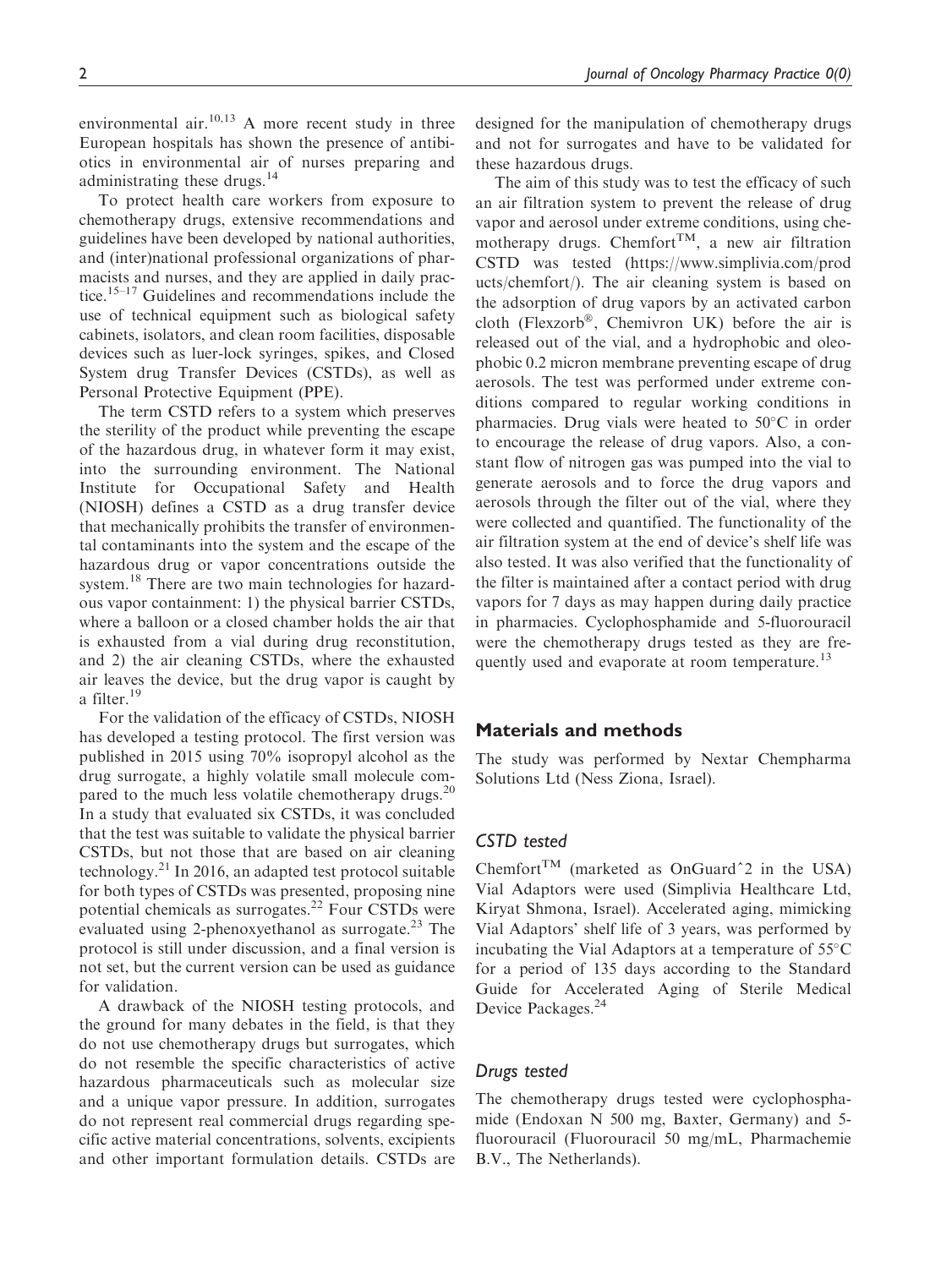# Seven days incubation of cyclophosphamide samples prior to vapor/aerosol trapping

Vials of cyclophosphamide were reconstituted using the Vial Adaptor and the Syringe Adaptor. The reconstituted drugs with the attached Vial Adaptors were placed in an oven (Carbolite PIF30) and incubated for seven days at  $30^{\circ}$ C. Next, the vials with attached Vial Adaptors were removed from the oven and tested as described below.

## Vapor/aerosol trapping system

The Vial Adaptor was attached to the drug vial and both were placed in a glass vessel (Figure 1). A 0.80x38 mm 21G needle was inserted through the vessel stopper and the Vial Adaptor septum in a manner to allow nitrogen gas (250 mL/min) to flow into the liquid pathway of the Vial Adaptor. In this way, the nitrogen gas enters into the vial via the liquid pathway of the Vial Adaptor and exits the vial via the air pathway of the Vial Adaptor into the glass vessel passing the filter. The nitrogen gas in the glass vessel exits via a gas outlet connected with tubing (Dow Corning® PHARMA-50 Tubing, ID 4.76mm, OD 9.53mm, PN (240)4007672; low extractables profile) into the collection vessel in the cold trap. The glass vessel was kept in an oven at  $50^{\circ}$ C, and the collection vessel was immersed in a cooling bath at about -50C (Labconco, Kansas City, MO, USA). Vapors/aerosols were collected for 5 hours. Next, all potential contaminated surfaces were wiped (Vial Adaptor and glass vessel) or rinsed (tubing and collection vessel) in order to collect the escaped drug for quantification.

#### Wipe sampling procedure

The wipe procedure was developed to support the cleaning validation and the quantification of the drugs after vapor/aerosol trapping. The wipes (TX714K Swabs, Texwipe, Kernersville, NS, USA) were moistened with an appropriate solvent: A 10 mM ammonium formate:acetonitrile (1:9 v/v) solution was used for 5-fluorourcil, and cyclophosphamide was wiped with a methanol:water solution (1:1 v/v).

Wipe samples were taken from the internal vessel top and bottom, the exterior of the drug vial, and the exterior of the Vial Adaptor. After wiping, the wipes were placed in tubes, extracted with 10 mL solution, and sonicated for 5 minutes. Finally, 950 µl extract was mixed with 50  $\mu$ l internal standard for analysis. The recovery of spiked wipe samples was > 90% for both drugs.

# Liquid chromatography with tandem mass spectrometry analysis

Analysis was performed with a 3200 Q TRAP Linear Ion Trap Quadrupole MS/MS (Sciex, Framingham MA, USA) coupled combined with an Agilent 1100 HPLC system (Agilent Technologies, Santa Clara CA, USA).



Figure 1. Schematic set up of the test equipment with path of airflow indicated.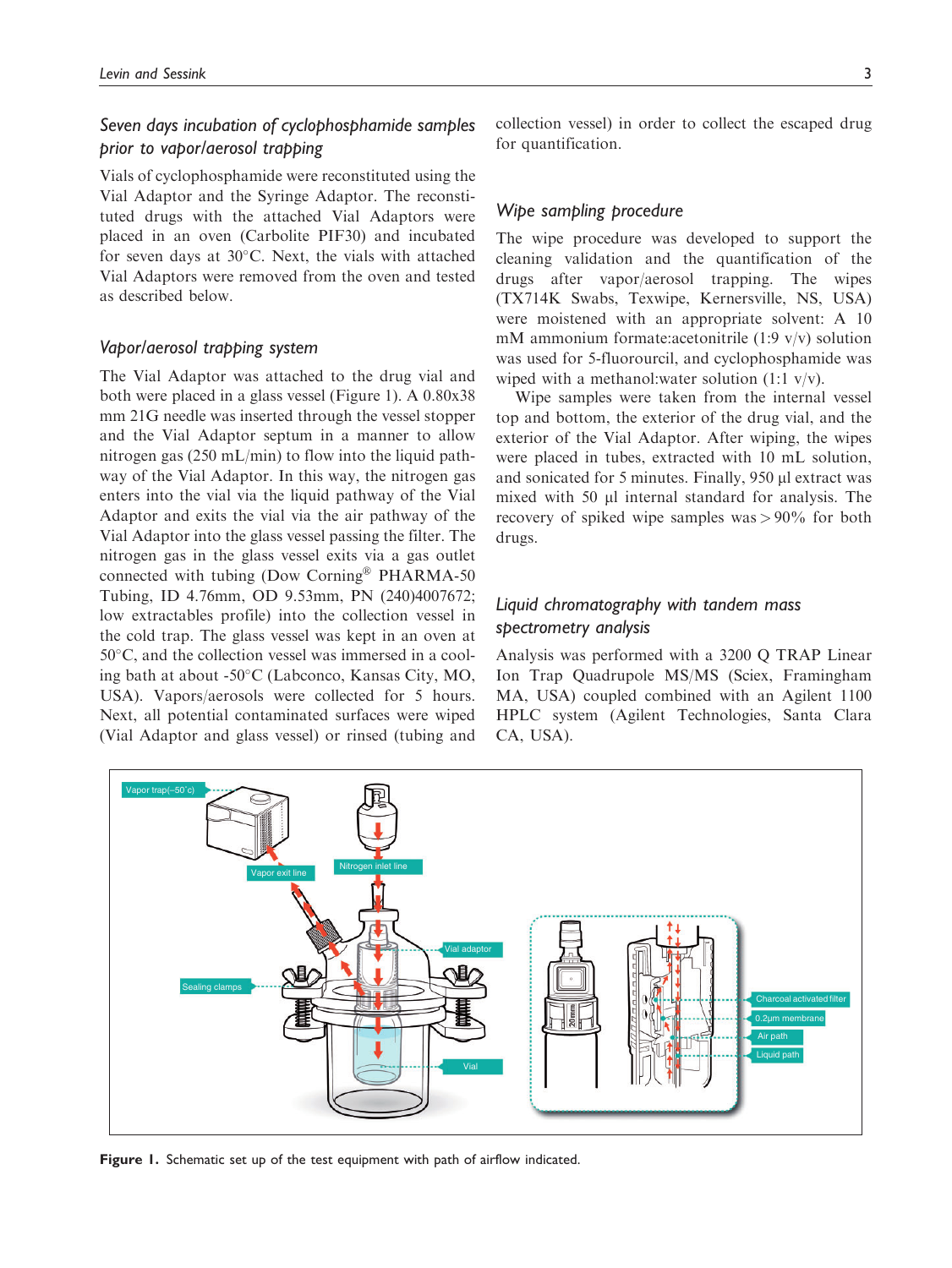|                            |           |                |                                              |           |             | Vial Adaptor with activated carbon filter |                                               |           |  |  |
|----------------------------|-----------|----------------|----------------------------------------------|-----------|-------------|-------------------------------------------|-----------------------------------------------|-----------|--|--|
| Tested sample              |           |                | Vial Adaptor without activated carbon filter |           | New<br>Aged |                                           | Aged and 7 days<br>exposure to<br>drug vapors |           |  |  |
| Replicate                  |           | $\overline{2}$ | 3                                            | 4         | 5           | $6 - 10$                                  | $11 - 12$                                     | $13 - 17$ |  |  |
| Rinse sample               |           |                |                                              |           |             |                                           |                                               |           |  |  |
| Vessel cold trap           | <b>ND</b> | <b>ND</b>      | <b>ND</b>                                    | <b>ND</b> | <b>ND</b>   | <b>ND</b>                                 | <b>ND</b>                                     | <b>ND</b> |  |  |
| Tubing                     | 1.2       | 1.0            | 12.8                                         | 8.5       | 26.0        | <b>ND</b>                                 | <b>ND</b>                                     | <b>ND</b> |  |  |
| Wipe sample                |           |                |                                              |           |             |                                           |                                               |           |  |  |
| Vessel top                 | <b>ND</b> | 0.6            | 1.7                                          | 4.0       | 15.5        | <b>ND</b>                                 | <b>ND</b>                                     | <b>ND</b> |  |  |
| Vessel bottom              | <b>ND</b> | <b>ND</b>      | 0.2                                          | 3.8       | 0.1         | <b>ND</b>                                 | <b>ND</b>                                     | <b>ND</b> |  |  |
| Drug vial and Vial Adaptor | 20.8      | 59.I           | 74.8                                         | 43.9      | 70.6        | <b>ND</b>                                 | <b>ND</b>                                     | <b>ND</b> |  |  |
| Total                      | 22.0      | 60.7           | 89.5                                         | 60.2      | 112.2       | <b>ND</b>                                 | <b>ND</b>                                     | <b>ND</b> |  |  |
| Mean $\pm$ SD              |           |                | 68.9 $\pm$ 34.1                              |           |             | <b>ND</b>                                 | <b>ND</b>                                     | ND        |  |  |

Table 1. Cyclophosphamide (ng) on surfaces in the vapor trap system after 5 hours of vapor/aerosol trapping.

ND: not detected  $(< 0.1$  ng in solution or on wipe).

## Cyclophosphamide analysis

A Phenomenex Synergi Polar-RP 80A, 4  $\mu$ m, 2x100 mm separation column operated at 35°C was used with a flow of 0.65 mL/min. Elution started with a composition of 90% solvent A (10 mM ammonium formate) and 10% solvent B (100% acetonitrile) with a delay of 0.5 minute. Between 0.5 and 1 minute, the composition changed to 90% B. Starting conditions were restored between 3 and 3.1 minutes. Total runtime was 7.5 minutes. Retention time was 2.8 minutes.

The QTRAP 3200 mass spectrometer was operated in MRM mode using electrospray ionization in positive ion mode (ESI+). Desolvation temperature was  $650^{\circ}$ C with an ion spray voltage of 5000 V and a nitrogen curtain gas flow of 10 L/min. Source gas flow was set at 30 L/min (nitrogen). The detector energies were set at declustering potential of 50 V and collision potential of 30 V using nitrogen as collision gas. Selected ions were 261.1 (parent) and 139.8 (fragment) for cyclophosphamide and 265.1 (parent) and 142.0 (fragment) for the internal standard  $d_4$ -cyclophosphamide (Toronto Research Chemicals). The limit of detection (LOD) and the limit of quantitation (LOQ) for cyclophosphamide were 0.01 and 0.1 ng/mL, respectively.

## 5-Fluorouracil analysis

A ZIC-HILIC 200A, 3.5  $\mu$ m, 2x150 mm separation column operated at  $40^{\circ}$ C was used with a flow of 0.80 mL/min. An isocratic program was used with 10 mM ammonium formate:acetonitrile  $(1:9 \text{ v/v})$  as mobile phase. Total runtime was 5 minutes. Retention time was 0.8 minutes.

The QTRAP 3200 mass spectrometer was operated in MRM mode using electrospray ionization in negative ion mode (ESI-). Desolvation temperature was  $600^{\circ}$ C with an ion spray voltage of 4500 V and a nitrogen curtain gas flow of 10 L/min. Source gas flow was set at 20 L/min (nitrogen). The detector energies were set at declustering potential of -70 V and collision potential of -40 V using nitrogen as collision gas. Selected ions were 129.1 (parent) and 42.0 (fragment) for 5-fluorouracil and 189.0 (parent) and 42.0 (fragment) for the internal standard 5-bromouracil (Sigma-Aldrich). LOD and LOQ for 5-fluorouracil were 0.2 and 0.5 ng/mL, respectively.

## Tested samples

For cyclophosphamide, 4 types of samples were tested after reconstitution (Table 1):

- New Vial Adaptors  $(n=5)$ ;
- Aged Vial Adaptors (3 years accelerated aging)  $(n=2)$ :
- Aged Vial Adaptors (3 years accelerated aging) followed by a 7-day incubation at  $30^{\circ}$ C (n=5);
- Vial Adaptors without activated carbon filter (positive control group)  $(n=5)$ .

For 5-fluouracil, reconstitution was not required as the drug was available as a solution, 3 types of samples were tested (Table 2):

- New Vial Adaptors  $(n=5)$ ;
- Vial Adaptors without activated carbon filter (positive control group)  $(n=7)$ ;
- Vial Adaptors without activated carbon filter and without the hydrophobic membrane  $(n=3)$ .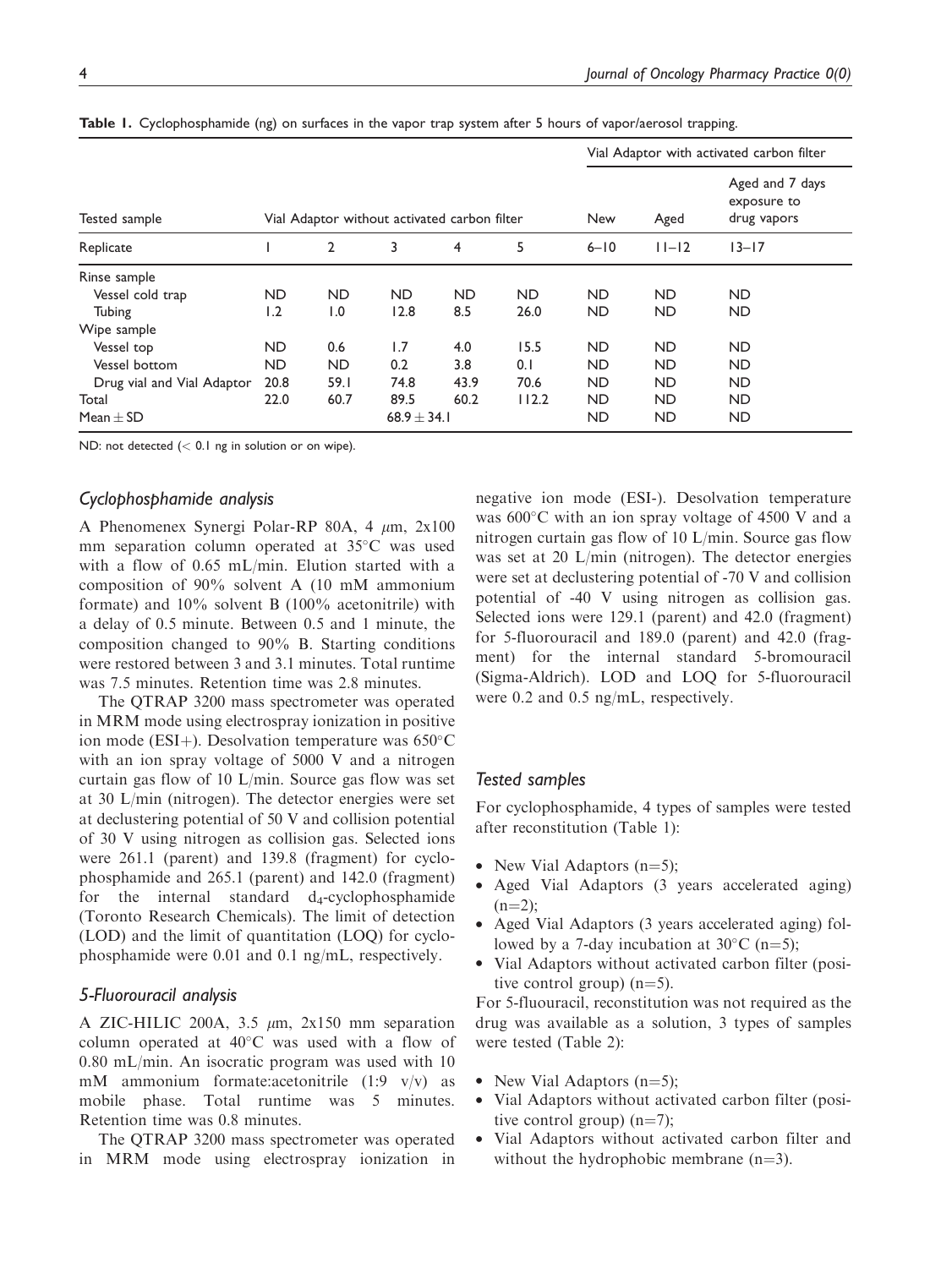| Tested sample<br>Replicate    | Vial Adaptor without<br>activated carbon filter<br>and without membrane |                 |           | Vial Adaptor without activated carbon filter |                 |           |           |           |           |           | Vial Adaptor<br>with activated<br>carbon filter |
|-------------------------------|-------------------------------------------------------------------------|-----------------|-----------|----------------------------------------------|-----------------|-----------|-----------|-----------|-----------|-----------|-------------------------------------------------|
|                               |                                                                         | $\overline{2}$  | 3         | 4                                            | 5               | 6         | 7         | 8         | 9         | 10        | $11 - 15$                                       |
| Rinse sample                  |                                                                         |                 |           |                                              |                 |           |           |           |           |           |                                                 |
| Vessel cold trap              | ND.                                                                     | ND.             | <b>ND</b> | <b>ND</b>                                    | <b>ND</b>       | <b>ND</b> | <b>ND</b> | <b>ND</b> | <b>ND</b> | ND.       | <b>ND</b>                                       |
| Tubing                        | <b>ND</b>                                                               | ND              | <b>ND</b> | <b>ND</b>                                    | <b>ND</b>       | <b>ND</b> | <b>ND</b> | <b>ND</b> | <b>ND</b> | <b>ND</b> | <b>ND</b>                                       |
| Wipe sample                   |                                                                         |                 |           |                                              |                 |           |           |           |           |           |                                                 |
| Vessel top                    | 3.7                                                                     | 4.2             | 5.2       | <b>ND</b>                                    | <b>ND</b>       | <b>ND</b> | <b>ND</b> | 4.3       | 5.6       | <b>ND</b> | <b>ND</b>                                       |
| Vessel bottom                 | 4.5                                                                     | 7.9             | 6.7       | 6.7                                          | 43.8            | 5.0       | 3.6       | 5.3       | 6.8       | 10.2      | <b>ND</b>                                       |
| Drug vial and<br>Vial Adaptor | 102.3                                                                   | 17.5            | 136.0     | 4.5                                          | 6.0             | 39.9      | 50.4      | 5.5       | 25.6      | 37.6      | <b>ND</b>                                       |
| Total                         | 110.5                                                                   | 29.6            | 147.9     | 11.2                                         | 49.8            | 44.9      | 54.0      | 15.1      | 38.0      | 47.8      | <b>ND</b>                                       |
| Mean $\pm$ SD                 |                                                                         | $96.0 \pm 60.5$ |           |                                              | $37.3 \pm 17.2$ |           |           |           |           |           | <b>ND</b>                                       |

Table 2. 5-Fluorouracil (ng) on surfaces in the vapor trap system after 5 hours of vapor/aerosol trapping.

ND: not detected  $(< 2$  ng in solution or on wipe).

#### Statistical analysis

Statistical analysis was performed using a statistical software (IBM SPSS Statistics for Windows, Version 27.0. Armonk, NY: IBM Corp). Contamination on the surfaces (ng) was compared for each drug using Friedman's two-way analysis of variance by ranks. Total contamination with 5-fluorouracil on the five surfaces was compared between the tested samples with and without membrane (membrane effect), and between both drugs for the tested samples without carbon filter (drug effect). Due to differences in variances, the Welch t-test was applied. For values below the detection limit, half of the detection limit was used (0.05 ng for cyclophosphamide and 1 ng for 5-fluorouracil). P values below 0.05 were considered as significantly different.

#### **Results**

The results show cyclophosphamide and 5-fluorouracil on most surfaces inside the trap system for all Vial Adaptors without an activated carbon filter (Tables 1 and 2). The contamination differs between the surfaces for either drug ( $P = 0.001$ ). Pairwise comparisons show that the highest contamination with cyclophosphamide was found on the drug vial and Vial Adaptor and in the tubing while the lowest contamination was detected on vessel top and bottom. For 5-fluorouracil, the highest contamination was found on the drug vial and Vial Adaptor and on the vessel bottom while the lowest contamination was measured on the vessel top. 5- Fluorouracil was not found in the tubing and both drugs were not detected in the vessel of the cold trap.

For the Vial Adaptors without activated carbon filter, the total contamination did not differ between the two drugs indicating no drug effect (mean  $68.9 \pm$ 

34.1 ng for cyclophosphamide vs. mean  $37.3 \pm 17.2$  ng for 5-fluorouracil). The total contamination with 5 fluorouracil for the Vial Adaptors without carbon filter did not differ between the Vial Adaptors with and without membrane indicating no effect of the membrane (mean:  $96.0 \pm 60.5$  ng vs. mean:  $37.3 \pm$ 17.2 ng).

The overall results clearly show no release of either drug for the Vial Adaptors with a carbon filter even, when tested (for cyclophosphamide), after 3 years of simulated aging and 7 days of exposure to drug vapors.

## **Discussion**

The ability of hazardous drugs to evaporate was demonstrated in only a few studies. Connor et al. tested the ability of mutagenic chemotherapy drugs to evaporate at room temperature, by using a bacterial mutagenicity assay.<sup>12</sup> The study showed that carmustin, mustargen, cyclophosphamide, ifosphamide, and thiotepa vaporized at  $37^{\circ}$ C, while mustargen and carmustin even vaporized at 23°C. Sessink et al., and Kiffmeyer et al., have detected particles and vapors of chemotherapy drugs in environmental air in hospital pharmacies.10,13 More recently, Sessink et al. have monitored occupational exposure to antibiotics of nurses in wards of 3 hospitals.<sup>14</sup> Using the conventional preparation technique (needle/spike/syringe combination), three antibiotics were detected in environmental air of seven nurses in two hospitals, and one antibiotic was found in environmental air above a preparation surface. The study clearly demonstrates the risk of occupational exposure of healthcare workers during their daily work.

The aim of this study was to evaluate the efficacy of the Vial Adaptor as part of an air cleaning CSTD. A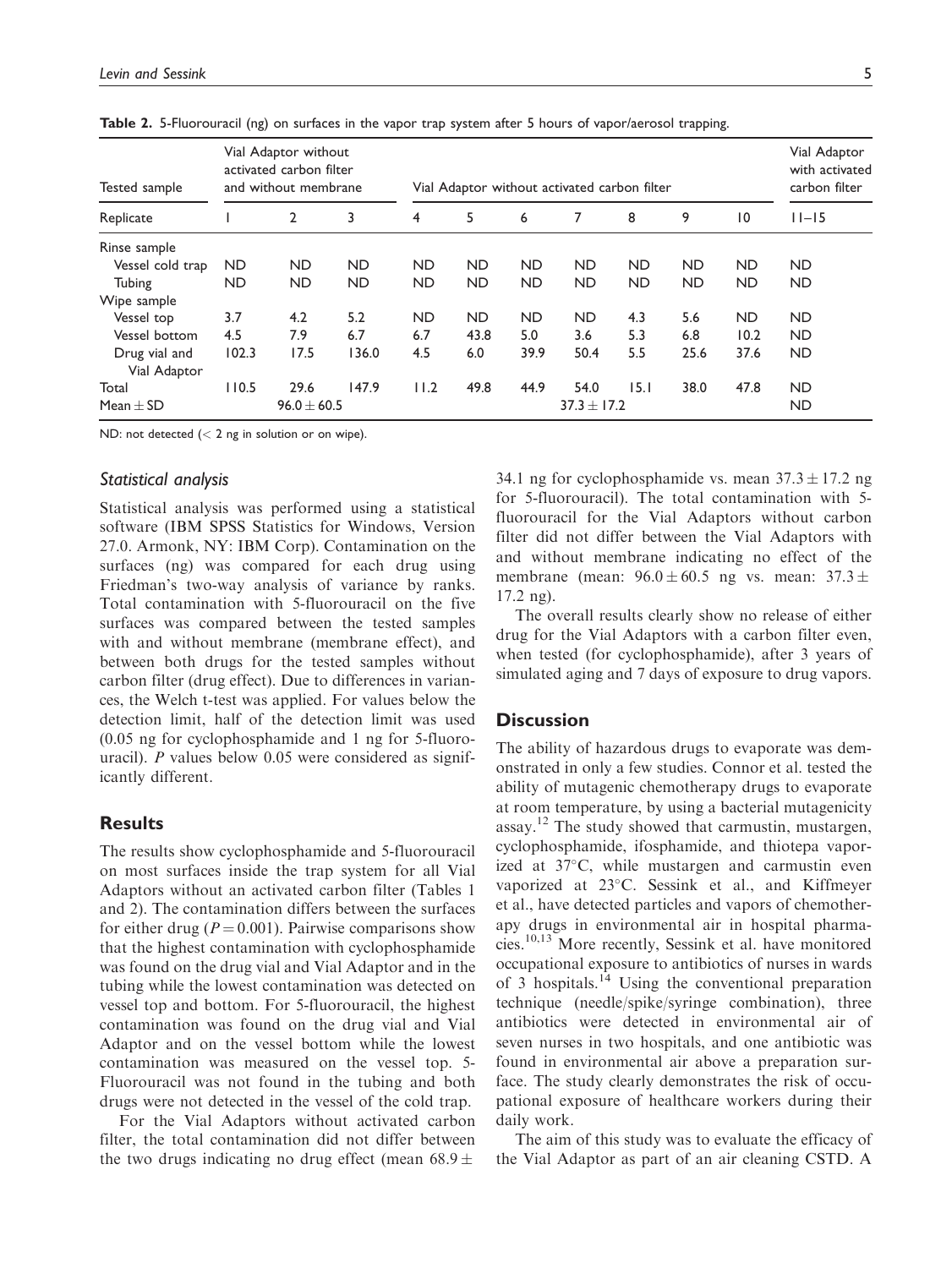unique technique of collecting and measuring aerosols and vapors of chemotherapy drugs was used.

The vapor containment efficiency of air cleaning CSTDs depends on the affinity of the adsorbing material within the filter towards various organic drug vapors. Another important aspect is the speed of adsorption, as the vapor adsorption should occur during the transient time of the reconstitution process in which the head space air from the vial permeates through the filter. It is also very important that the adsorption efficiency of the filter is maintained throughout the stated shelf life of the devices, and after contact with drug vapors for several days as is common in storage conditions in daily practice in the pharmacies.

The air filtration system's ability to retain hazardous drugs vapors is based on the functionality of the activated carbon cloth in the Vial Adaptor. Hence, it is important to test the efficacy of the Vial Adaptor not only for surrogates but also for chemotherapy and other hazardous drugs. This is in order to rule out the theoretical concern that the activated carbon filter adsorption efficiency is high for surrogate vapors but low for drug vapors. Thus, we consider our test method to be more relevant than the current NIOSH test methods using surrogates. $20,22$  Testing drugs should become mandatory as CSTDs are developed for the manipulation of hazardous drugs and not for surrogates.

This study has validated the vapor containment capacity of the Chemfort<sup>TM</sup> air cleaning system for cyclophosphamide and 5-fluorouracil. These chemotherapy drugs were selected based on their high vapor pressures compared to other hazardous drugs and frequent use in hospitals. Extreme study conditions were applied to increase release of vapor: drug vials were kept at a temperature of  $50^{\circ}$ C to encourage drug evaporation, and a constant flow of nitrogen was blown into the vial to move the drug vapors through the air filter out of the vial. The test conditions to release the drug vapors were evaluated by the collection of vapors and aerosols using Vial Adaptors without activated carbon filters (positive controls). All twelve tests showed that cyclophosphamide and 5-fluorouracil were released and spread outside the vials, contaminating the surfaces inside the test system and indicating that the test method is appropriate. Comparable contamination with 5-fluorouracil was measured in the three tests where the membrane was also removed from the Vial Adaptor indicating no effect of the membrane in contaminating the surfaces inside the test system. In contrast, the results show that, despite the exaggerated testing conditions, no drug vapors/aerosols were detected for the Vial Adaptors with an activated carbon filter. Moreover, the results also demonstrate that the air cleaning Vial Adaptors can be safely used after an aging period of three years.

The highest amounts of either drug were mostly found on the drug vial and Vial Adaptor, on the tubing (cyclophosphamide), and on the vessel bottom (5-fluorouracil). Significantly lower amounts were measured on the other surfaces, while no drugs were detected in the vessel of the cold trap, and in the tubing (5-fluorouracil). This is not surprising, as the Vial Adaptor and drug vial are positioned most closely to the air pathway of the Vial Adaptor where the contaminated nitrogen flow exits the vial. The vessel top and bottom, the tubing, and finally the vessel of the cold trap are more downstream of the nitrogen flow. It appears that as soon as drug vapors and aerosols are released, they accumulate on surfaces most closely to the position where the nitrogen flow exits the vial. Differences in physical and chemical properties between cyclophosphamide and 5-fluorouracil could explain why the tubing was contaminated with cyclophosphamide and not with 5-fluorouracil. Cyclophosphamide has a higher vapor pressure than 5-fluorouracil and can probably more easily be transported downstream the flow where it finally sticks to the tubing while 5-fluorouracil sticks directly to the vial and Vial Adaptor and on vessel top and bottom.

According to the Chemfort<sup>TM</sup> instruction for use, the Vial Adaptors may be used for up to seven days when attached to a drug vial. During this period, they are constantly exposed to drug vapor. Concerns had been raised regarding the functionality of the activated carbon filter following constant exposure, due to the risk of saturation. To settle the uncertainties, the functionality of the filter was also tested one week after the Vial Adaptors were attached to the vials. The results show that one week of exposure did not reduce the vapor adsorption capacity of the activated carbon filter, as no release of cyclophosphamide was found for the five Vial Adaptors tested.

#### **Conclusions**

Testing the vapor containment of chemotherapy and other hazardous drugs is important to validate the efficacy of CSTDs, especially of the air-cleaning type. The test method presented is suitable for the validation of  $Chemfort<sup>TM</sup>$  Vial Adaptors. The results show no release of cyclophosphamide or 5-fluorouracil, even for Vial Adaptors after 3 years of simulated aging and 7 days of exposure to cyclophosphamide drug vapors.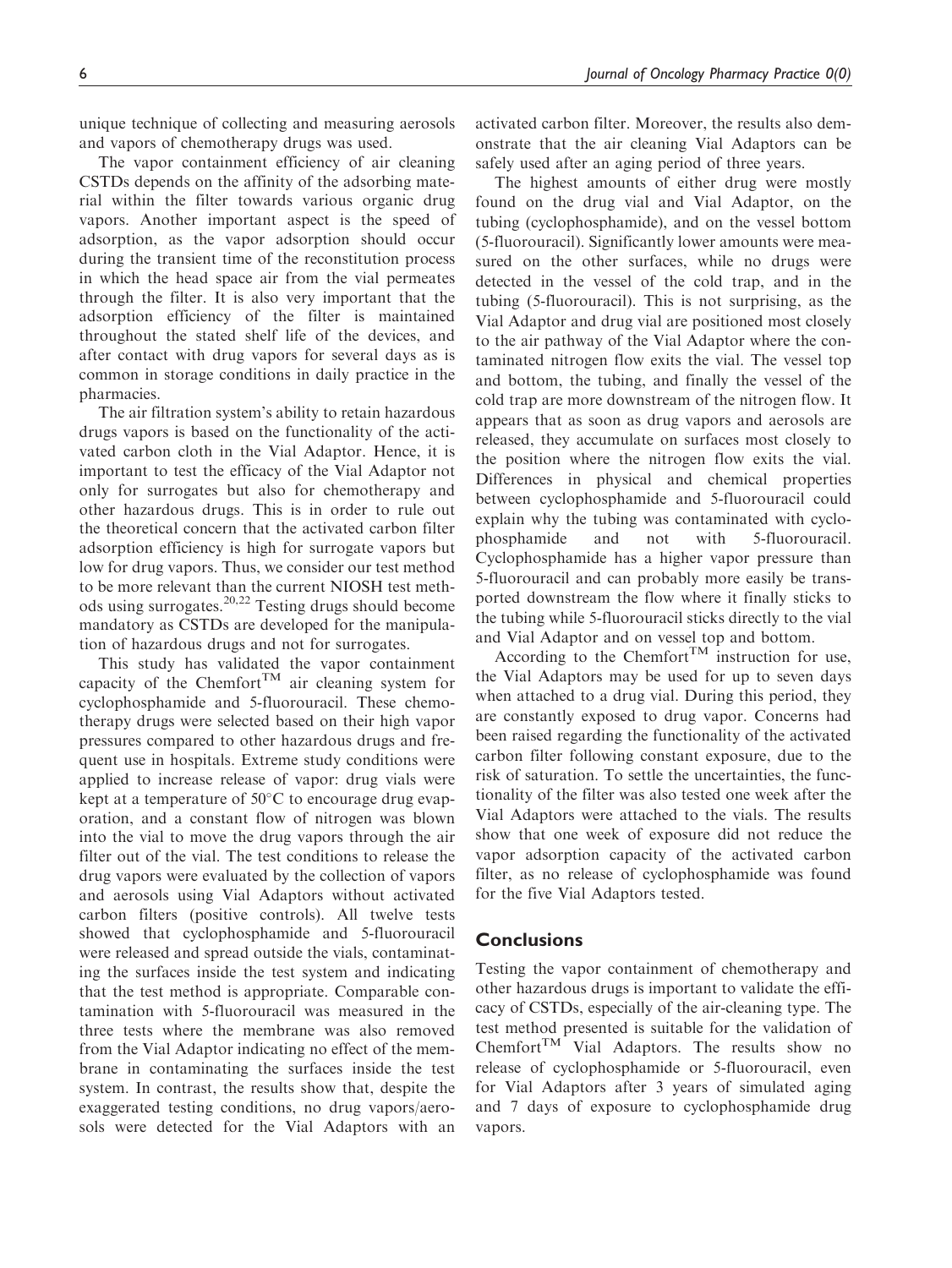It was also observed that exclusive use of a  $0.2 \mu m$ hydrophobic filter is not sufficient in preventing release of 5-fluorouracil drug vapors, and it is reasonable to assume this will also be the case for other hazardous drugs. Additional hazardous drugs need to be tested where exposure by inhalation of vapors and aerosols is expected.

#### Acknowledgment

Statistical support from Dr. Rogier Donders, PhD (Biostatistician at the Department for Health Evidence, Radboud University Medical Centre, Nijmegen, The Netherlands), is kindly acknowledged.

#### Declaration of Conflicting Interests

The author(s) declared the following potential conflicts of interest with respect to the research, authorship, and/or publication of this article: Galit Levin was employed at Simplivia Healthcare Ltd, manufacturer of the CSTD studied. Paul Sessink has no conflict of interest to declare.

#### Funding

The author(s) disclosed receipt of the following financial support for the research, authorship, and/or publication of this article: Financial support for the research was provided by Simplivia Healthcare Ltd, Kiryat Shmona, Israel.

#### ORCID iD

Paul JM Sessink **h**ttps://orcid.org/0000-0002-8580-0044

#### **References**

- 1. Skov T, Lynge E, Maarup B, et al. Risks for physicians handling antineoplastic agents. Lancet 1990; 336: 1446.
- 2. Skov T, Maarup B, Olsen J, et al. Leukaemia and reproductive outcome among nurses handling antineoplastic agents. Occup Environ Med 1992; 49: 855–861.
- 3. Gunnarsdottir HK, Aspelund T, Karlsson T, et al. Occupational risk factors for breast cancer among nurses. Int J Occup Environ Health 1997; 3: 254–258.
- 4. Dranitsaris G, Johnston M, Poirier S, et al. Are health care providers who work with cancer drugs at an increased risk for toxic events? A systematic review and meta-analysis of the literature. J Oncol Pharm Practice 2005; 11: 69–78.
- 5. Fransman W, Roeleveld N, Peelen S, et al. Nurses with dermal exposure to antineoplastic drugs. Reproductive outcomes. Epidemiology 2007; 18: 112–119.
- 6. Ratner PA, Spinelli JJ, Beking K, et al. Cancer incidence and adverse pregnancy outcome in registered nurses potentially exposed to antineoplastic agents. BMC Nurs 2010; 9: 15.
- 7. Connor TH, Lawson, CC, Polovich M, et al. Reproductive health risks associated with occupational exposures to antineoplastic agents in health care settings:

a review of the evidence. J Occup Environ Med 2014; 56: 901.

- 8. Fransman W, Kager H, Meijster T, et al. Leukemia from dermal exposure to cyclophosphamide among nurses in the Netherlands: quantitative assessment of the risk. An Occup Hyg 2014; 58: 271–282.
- 9. Warembourg C, Cordier S and Garlantézec R. An update systematic review of fetal death, congenital anomalies, and fertility disorders among health care workers. Am J Ind Med 2017; 60: 578–590.
- 10. Sessink PJ, Van de Kerkhof MC, Anzion RB, et al. Environmental contamination and assessment of exposure to antineoplastic agents by determination of cyclophosphamide in urine of exposed pharmacy technicians: is skin absorption an important exposure route? Arch Environ Health 1994; 49: 165–169.
- 11. Kromhout H, Hoek F, Uitterhoeve R, et al. Postulating a dermal pathway for exposure to antineoplastic drugs among hospital workers. Applying a conceptual model to the results of three workplace surveys. Ann Occup Hyg 2000; 44: 551–560.
- 12. Connor TH, Shults M and Fraser MP. Determination of vaporization of solutions of mutagenic antineoplastic agents at 23 and 37 degrees C using a desiccator technique. Mutat Res 2000; 470: 85–92.
- 13. Kiffmeyer TK, Kube C, Opiolka S, et al. Vapour pressures, evaporation behaviour and airborne concentrations of hazardous drugs: implications for occupational safety. Pharm J 2002; 268: 331–338.
- 14. Sessink PJM, Nyulasi T, Haraldsson ELM, et al. Reduction of contamination with antibiotics on surfaces and in environmental air in three European hospitals following implementation of a closed-system drug transfer device. Ann Work Expo Health 2019; 63: 459–467.
- 15. International Society of Oncology Pharmacy Practitioners. Standards of practice: safe handling of cytotoxics. J Oncol Pharm Practice 2007; 13: 1–81.
- 16. Bernabeu-Martínez MA, Ramos Merino M, Santos Gago JM, et al. Guidelines for safe handling of hazardous drugs: a systematic review. PLoS One 2018; 13: e0197172
- 17. Mathias PI, MacKenzie BA, Toennis CA, et al. Survey of guidelines and current practices for safe handling of antineoplastic and other hazardous drugs used in 24 countries. J Oncol Pharm Practice 2019; 25: 148–162.
- 18. National Institute for Occupational Safety and Health. NIOSH Alert: preventing occupational exposures to antineoplastic and other hazardous drugs in health care settings (DHHS Publication No. 2004-165). Cincinnati: U.S. Department of Health and Human Services, Centers for Disease Control and Prevention, National Institute for Occupational Safety and Health, 2004.
- 19. Nygren O, Olofsson E and Johannson L. Spill and leakage using a drug preparation system based on doublefilter technology. Ann Occup Hyg 2008; 52: 95–98.
- 20. National Institute for Occupational Safety and Health. A vapor containment performance protocol for closed system transfer devices used during pharmacy